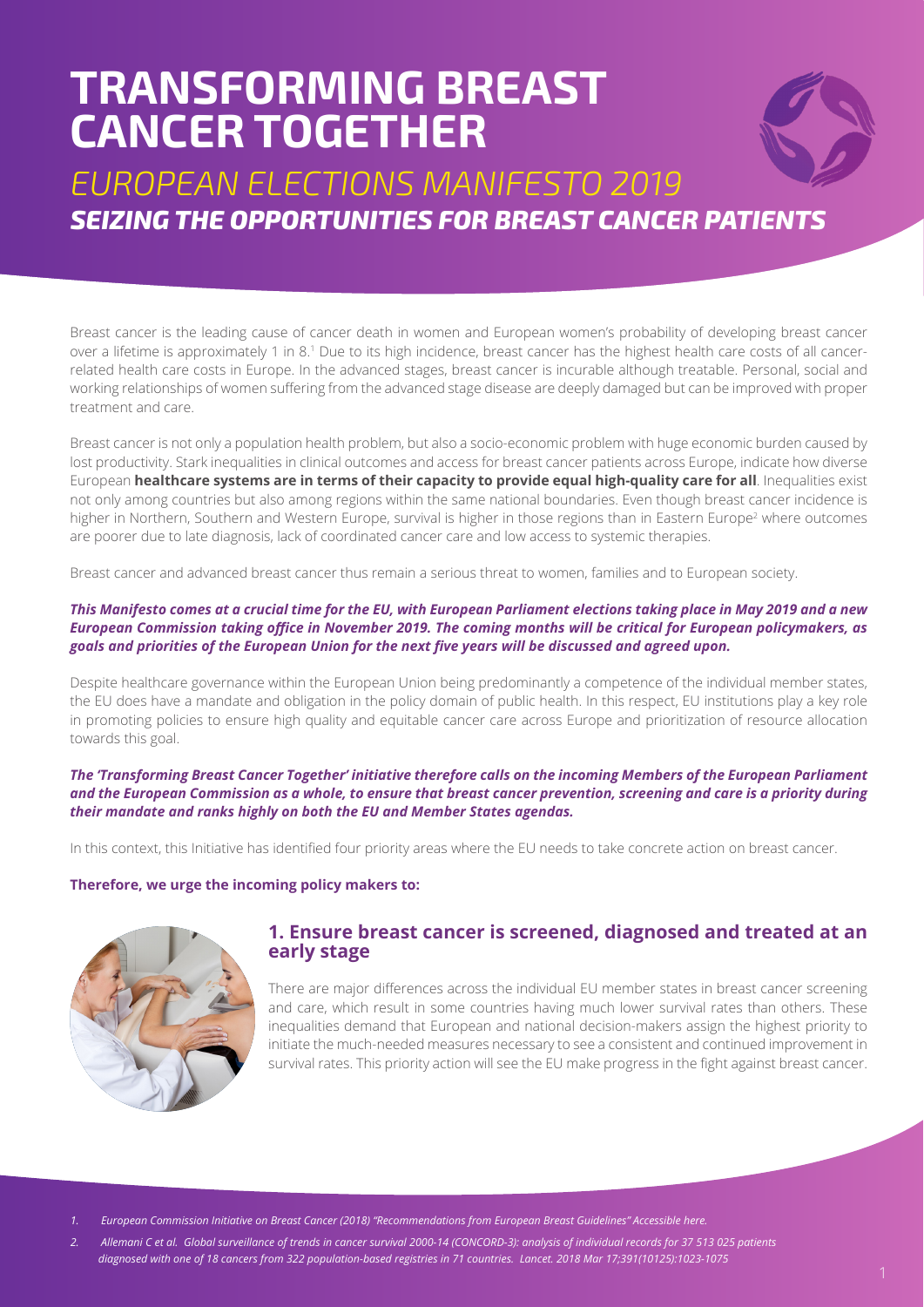*EUROPEAN ELECTIONS MANIFESTO 2019*

*SEIZING THE OPPORTUNITIES FOR BREAST CANCER PATIENTS*



The EU needs to invest in both primary and secondary prevention to highlight risk factors and ensure breast cancer is screened, diagnosed and treated at an early stage, when there is the greatest opportunity to ensure the best long-term survival.

### **Our concrete recommendations:**



#### **• Revise the 2003 Council recommendations on cancer screening.**

- **Ensure implementation of nationwide mammography screening programs** conducted in accordance with the New European Guidelines being developed by the European Commission Initiative on Breast Cancer across Europe.
- **• Ensure that every patient diagnosed with breast cancer has access to the highest standard of treatment in a specialist breast-unit** (centre) with dedicated breast specialists working with a multidisciplinary approach including patients with advanced and metastatic breast cancer. Ongoing needs for care and psychosocial services for all women with breast cancer should be co-ordinated by the specialist breast unit.
- Foster a favourable environment for and dedicate sufficient funding to programmes designed to **equip providers with the knowledge and skills that address patients' needs beyond the physical and to embrace the need for psychological care** as an integral part of a comprehensive treatment plan.



#### **2. Ensure return to work programmes for breast cancer patients and survivors**

There are numerous hurdles for all patients and survivors, from diagnosis, which usually results in long periods of sick-leave because of medical treatments and other functional restrictions, to the 'after' period, where many cancer survivors still face long-term symptoms and impairments after their treatment ends, such as fatigue, thinking and memory problems and peripheral neuropathy, making it more difficult to remain in or re-enter the job market.

Work is an important aspect of those affected by breast cancer and can restore a sense of normality and wellbeing as well contribute to financial stability. However, most cancer survivors find returning to work very difficult as they deal with cancer's side effects.

| $\overline{\phantom{a}}$ |  |
|--------------------------|--|
| ×                        |  |
|                          |  |
| ×                        |  |
|                          |  |

# **Our concrete recommendations:**

- Ensure the **development and implementation of programmes that support breast cancer survivors to flexibly return to work**, look after their families and contribute to society before, during and after treatment.
- **Develop and implement information, guidelines and toolkits** designed specifically for employees with cancer, employers, carers, family members, and health professionals in all EU Member States.
- Use tools such as the **European Social Pillar to strengthen and reinforce the principles and guidelines for equal opportunities and workplace inclusion** of breast cancer survivors.